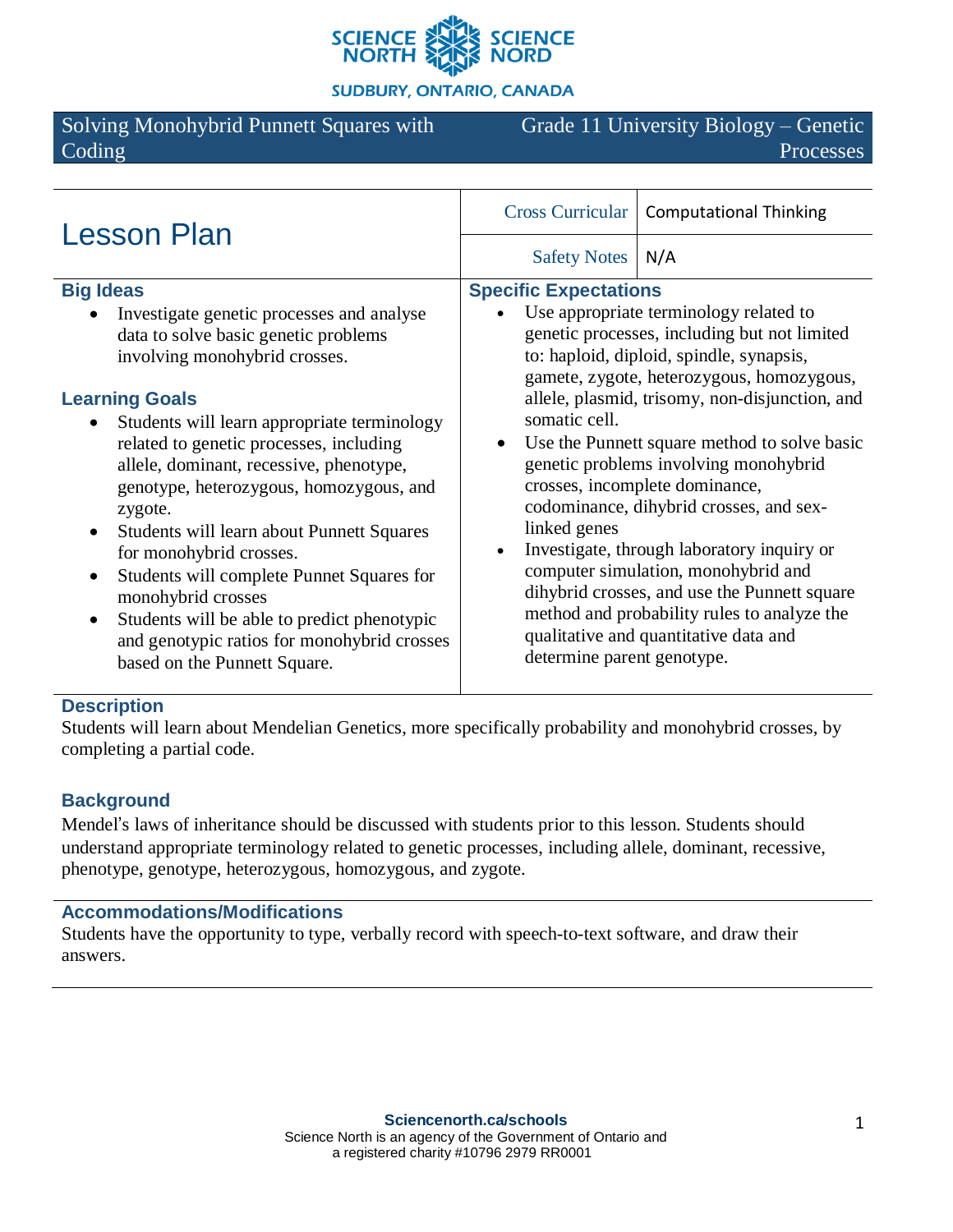

#### **Materials**

- Computer
- Internet Access
- Projector
- 5 E Lesson Monohybrid Cross Review PowerPoint Presentation Solving Monohybrid Punnett Squares with Coding handout

# **Introduction**

- Introduction: View refresher video for Monohybrids and Punnet Squares of <https://www.youtube.com/watch?v=i-0rSv6oxSY>
- This is a 5 E instructional model that include the following learning phases: Engage, Explore, Explain, Elaborate, and Evaluate.
- This lesson begins with the educator facilitating students in the **Engage Phase** of the 5 E's with the *5 E Lesson on Solving Monohybrid Punnett Squares with Coding* handout.
	- o Educators will ask students to volunteer reading each paragraph in the **Engage: Freckles Introduction** section.
	- o Students will work a partner that is predetermined by the educator. Students will appoint one person Partner A and the other person Partner B prior to completing Question 1-5.

# **Action**

- Students will then complete the **Explore Phase** of the 5 E's with the *5 E Lesson on Solving Monohybrid Punnett Squares with Coding* handout.
	- o Students will utilize the hands-on Scratch activity to explore the concept of genetic processes through monohybrid cross Punnett squares: <https://scratch.mit.edu/projects/274859804/>
	- o Students will continue to explore the Monohybrid Cross Simulation, while attempting to make connections with the following words: Alleles, Dominant, Recessive, Heterozygous, Homozygous, Parent Genotype and Phenotype, Zygote, Offspring Genotype and Phenotype, Probability
- Teachers will facilitate the **Explain Phase** of the 5 E's with the *5 E Lesson on Solving Monohybrid Punnett Squares with Coding* handout and the *5 E Lesson Monohybrid Cross Review* PowerPoint Presentation.
	- o The educator will go over the *5 E Lesson Monohybrid Cross Review* PowerPoint Presentation.
	- o Students should follow along highlighting words they do not fully grasp/understand, so they can look up the definitions, examples, and/or videos on the concept.
	- o Students will complete the Fill-In-The-Blank section of the **Explain Phase** on the *5 E Lesson on Solving Monohybrid Punnett Squares with Coding* handout.